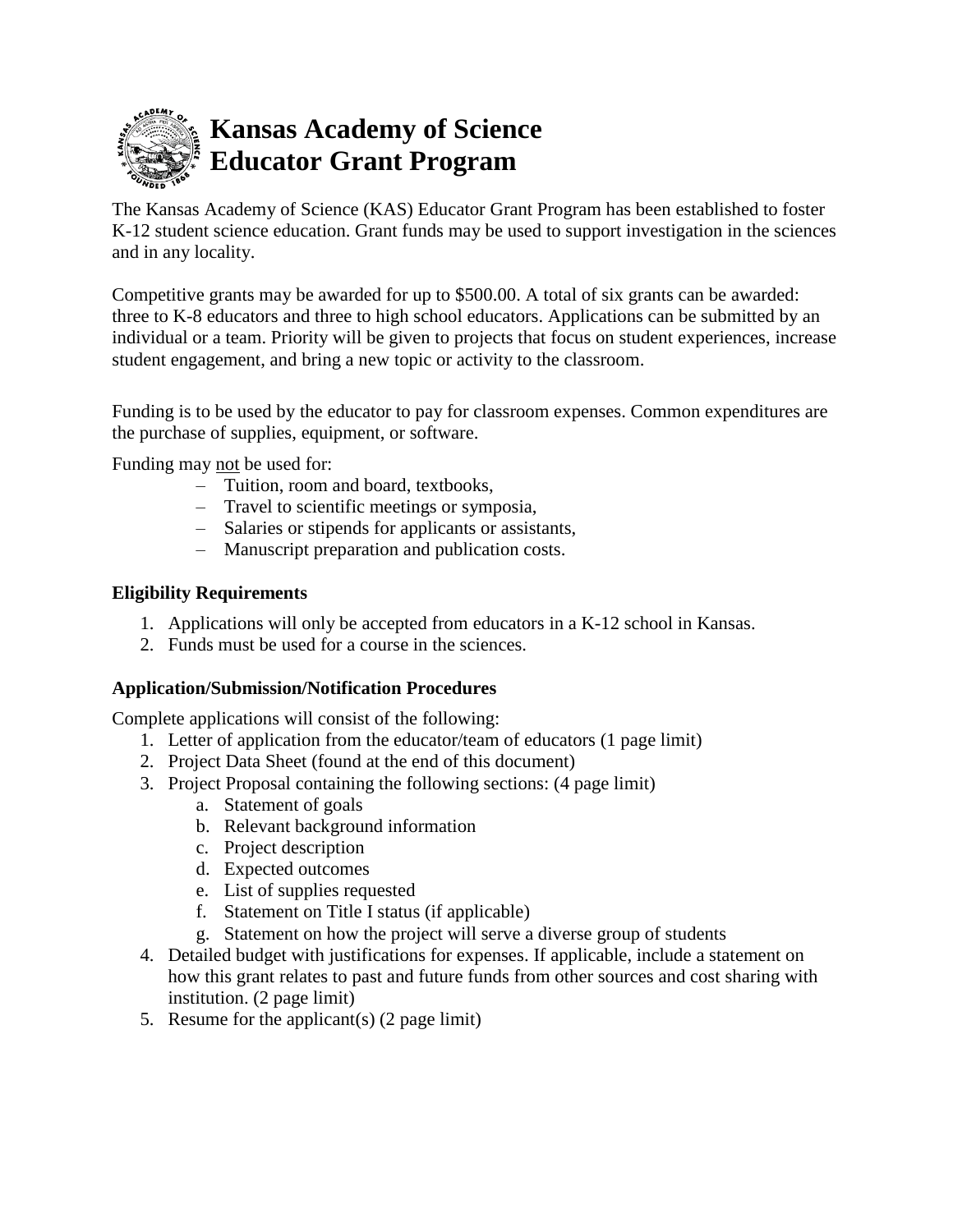*The fall educator submission deadline is September 30, 2022.* Electronic submission in PDF format via e-mail is highly encouraged. Please contact the Chair of the Scholarship Committee before sending files in other format to ensure compatibility.

Submit Proposals to:

Dr. Erin R. Morris Baker University Biology Department PO Box 65 Baldwin City, KS 66006

[emorris@bakeru.edu](mailto:emorris@bakeru.edu) (E-mail submission of materials in PDF format is preferred)

Proposals will be reviewed by a multidisciplinary committee determined by the KAS council. Applicants should receive notification about funding and receive funds (if the grant is awarded) by November 1, 2022 so that research can be completed during the 2022-23 academic year. Awardees will be recognized at the KAS Annual Meeting in the spring. KAS Annual Meeting registration and meal fees will be waived for the awardee if they choose to attend.

## **Expectations of the Applicant Upon the Receipt of Funding**

- 1. If the proposal is funded, applicants agree to publication of their name and the title of their grant proposal in the KAS newsletter, *The Bulletin*, and/or in the *Transactions of the Kansas Academy of Science*.
- 2. Awardees are required to write a project summary statement to be included in quarterly newsletter or present a poster at the KAS Annual Meeting in April.
- 3. Any publication that results from the work funded by the KAS Research Grant should acknowledge the KAS Grant Program in the publication.